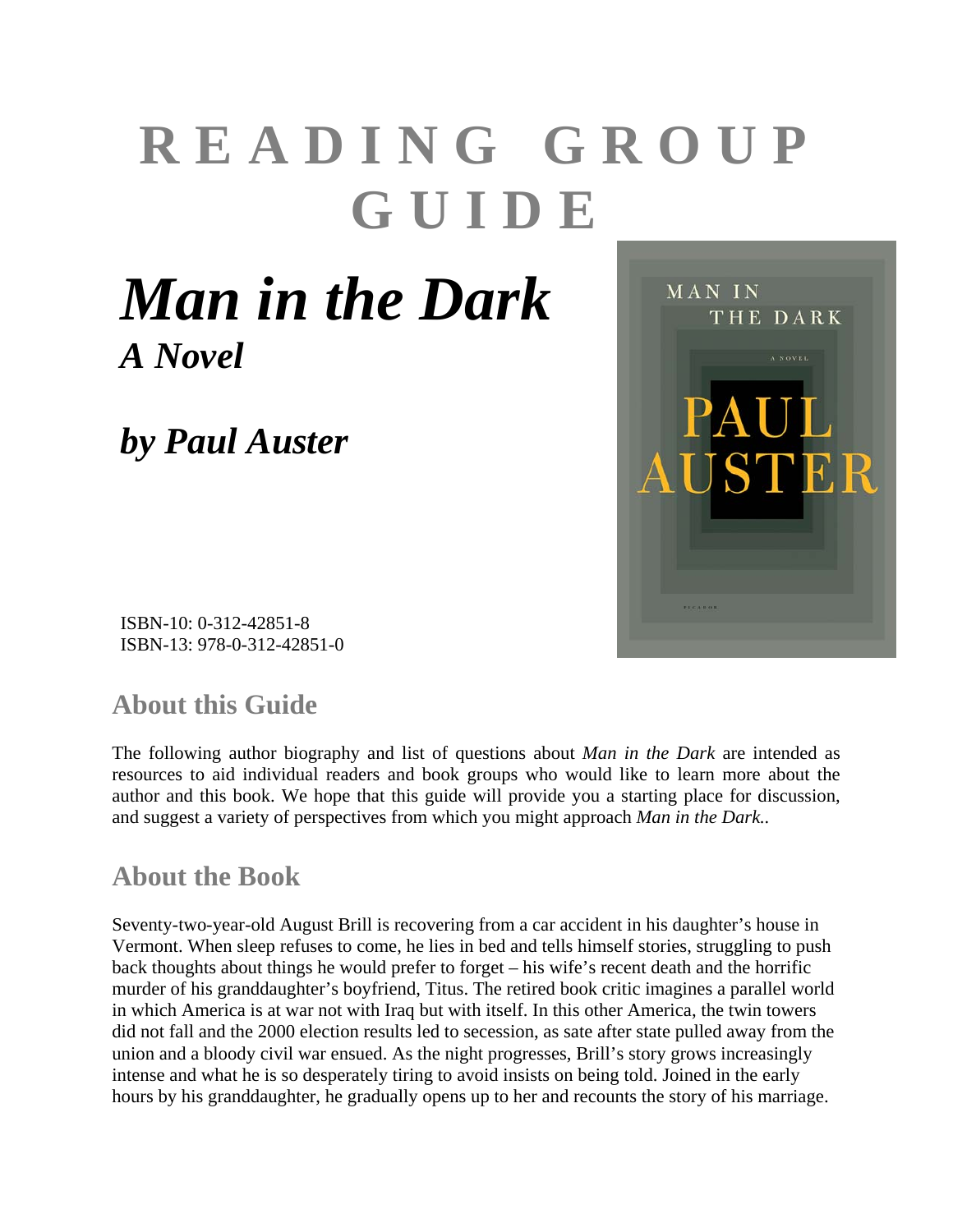After she falls asleep, he at last finds the courage to revisit the trauma of Titus' death. Passionate and shocking, *Man in the Dark* is a novel of our moment, a book that forces us to confront the blackness of night even as it celebrates the existence of ordinary joys in a world capable of the most grotesque violence.

#### **About the Author**

**Paul Auster** is the bestselling author of *Oracle Night, The Book of Illusions* and *TimbuktuI Thought My Father Was God,* the NPR National Story Project anthology which he edited, was also a national bestseller. He lives in Brooklyn, New York.

#### **Discussion Questions**

- 1. *Man in the Dark* begins with lines "I am alone in the dark, turning the world around in my head as I struggle through another bout of insomnia, another white night in the great American wilderness." Discuss the role that sleep and insomnia play in the novel and how it affects the various characters.
- 2. "The story is about a man who must kill the person who created him, and why pretend hat I am not that person? By putting myself into the story, the story becomes real. Or else I become unreal, yet one more figment of my imagination." Discuss what Brill means by this, and whether it makes the story-within-the story more real or less real.
- 3. What role does darkness play throughout the book? How does the idea of nighttime influence the mood of the novel?
- 4. August Brill says of the stories he makes up "they might not add up to much, but as long as I'm inside the, they prevent me from thinking about the things I would prefer to forget. Concentration can be a problem, however, and more often than not my mind eventually drifts from the story I'm trying to tell to the things I don't want to think about." How does the story of Owen Brick give way to the things that August Brill doesn't want to think about? What are these things, and how do the stories throughout the book relate to them?
- 5. There are obvious differences between the two versions of the United States in what ways are they similar?
- 6. Discuss similarities between August Brill and Owen Brick.
- 7. What is the significance of the Rose Hawthorne quote " as the weird world rolls by?" Why does Miriam know that her father will like that particular quote? What does his fondness for that quote say about August Brill's character? How can it be applied to the stories that August tells?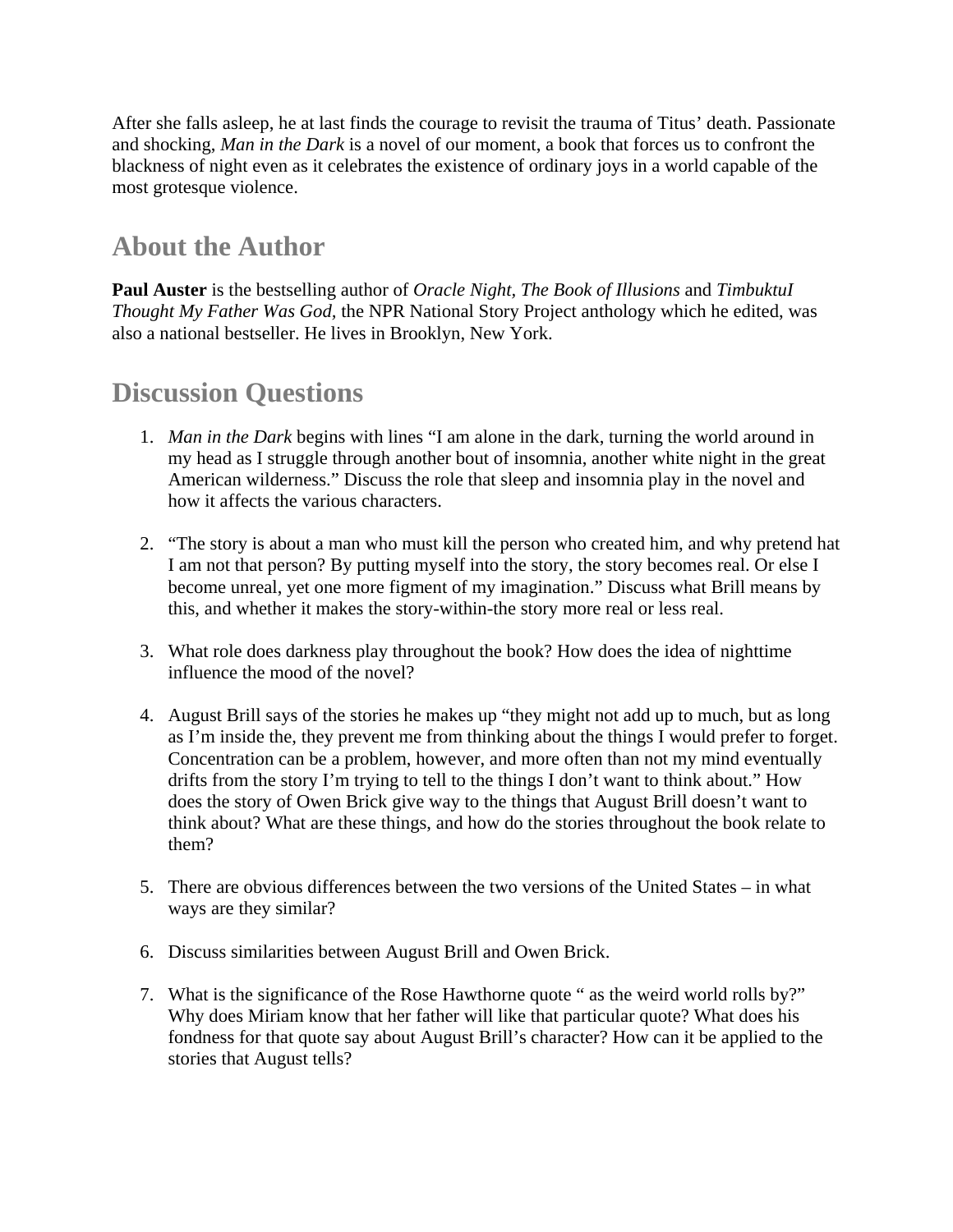- 8. What are some possible reasons that August relates stories of real-world tragedy and coincidence right after he finishes the Owen Brick story? What do the stories have in common?
- 9. Katya says "inanimate objects as a means of expressing human emotion. That's the language of film." Discuss other instances in the book where inanimate objects are used to express human emotions.
- *10.* August says that the films are "all about women… they take care of the real business while their men tumble about making a hash of things." Besides August Brill and Owen Brick, most of the characters are women. What is the role of women in *Man in the Dark?*
- 11. Discuss the idea of alternate realities. Frisk tells Brick "each world is a creation of the mind." This is literally true in the sense that Brick is a creation of Brill's mind. Are there other examples of this elsewhere in the novel?
- 12. Discuss the conclusion of the Owen Brick story. Owen Brick has died, August Brill is still awake, staring in the dark, and the war continues. August Brill says: "does it have to end that way? Yes, probably yes, although it wouldn't be difficult to think of a less brutal outcome. But what would be the point? My subject tonight is war, and now that war has entered this house, I feel I would be insulting Titus and Katya if I softened the blow." Discuss what the August Brill means by this. How would giving his story a different, softer ending be an insult to Titus and Katya?
- 13. During Katya and August's talk in the dark, she says that the story has to be about her Grandmother because "she is the one who isn't here anymore." Discuss the role that absence plays in the novel. How are Katya, Miriam and August shaped by loss?
- 14. How does Titus's death reverberate throughout the book? His death is discussed on the very first page of the book, but it isn't until the end of the novel that the circumstances of his death are reveled. What are some possible reasons for this?
- 15. This book was first published during George W. Bush's second term and draws heavily on the political climate of those years. Discuss whether recent political developments might change the way that the reader relates to the novel.
- 16. "War stories. Let your guard down for a moment, and they come rushing in on you, one by one by one…" In what ways is *Man in the Dark* a war story?